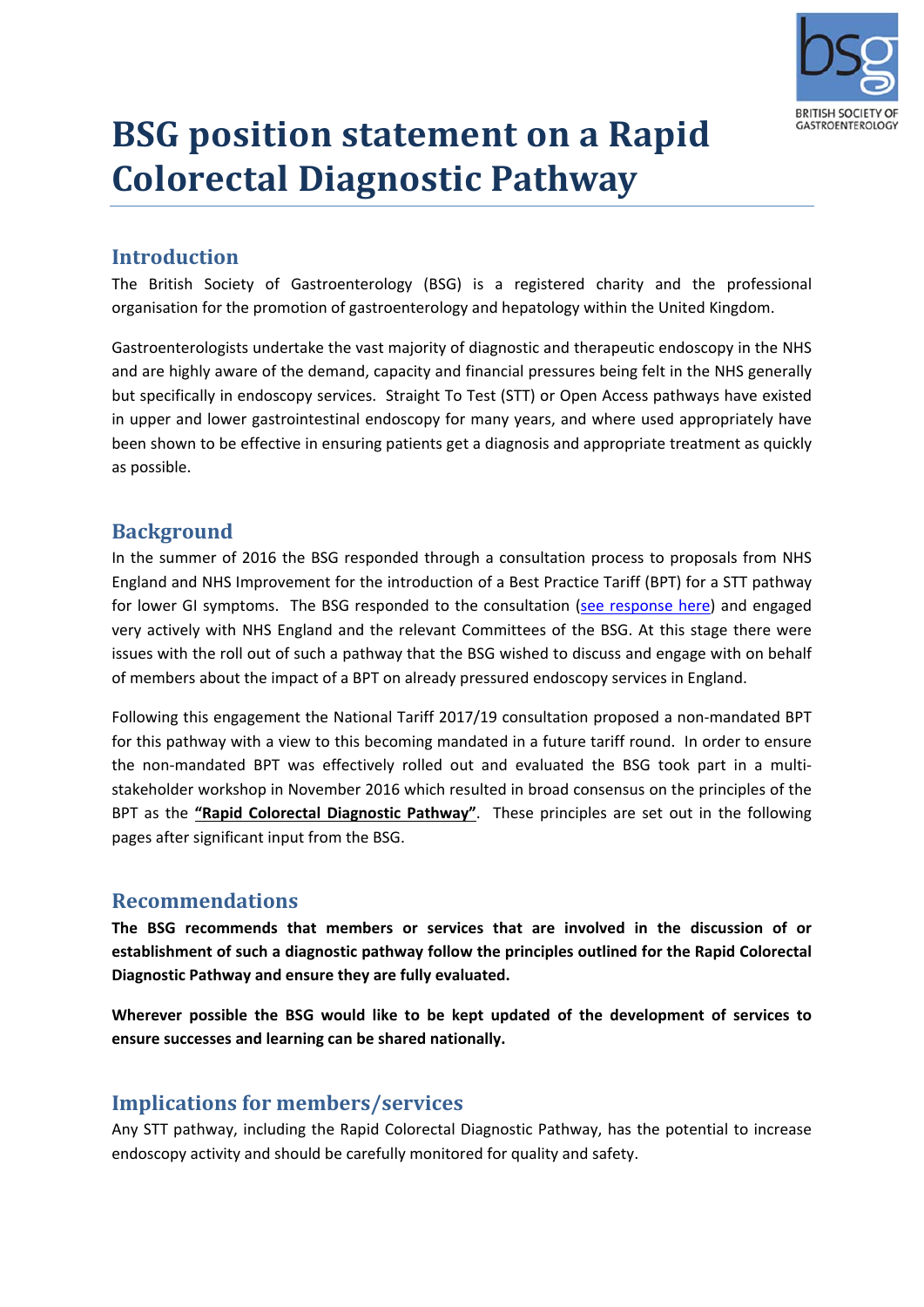

# **Rapid Colorectal Diagnostic Pathway**

#### **Background:**

- NHS England held a workshop on the 25<sup>th</sup> November regarding implementation of the nonmandated straight-to-test (STT) best practice tariff (BPT) and to facilitate development of a 2019 mandated BPT. We also discussed the role of Faecal Immunochemical Test (FIT) in the colorectal referral pathway
- We had representation from the NHSE cancer policy team, the British Society of Gastroenterology, Association of Coloproctology GB &I, clinicians working in STT services, managers facilitating a STT service, the colorectal CRG, Macmillan, CRUK, primary care and **NICE**
- The actions following the workshop were as follows:
	- o Rebrand Straight‐to‐Test as 'Rapid Colorectal Diagnostic Pathway' to acknowledge that there is a secondary‐care led clinical assessment to triage patients, prior to test.
	- o Agree the principles of the 'rapid colorectal diagnostic pathway' going forward as the grounding for development of a mandated BPT (See below )

#### **The principles of a rapid colorectal diagnostic pathway**

#### **1. Entry onto the pathway**

- a. Encourage use of a clinical decision support tool by GPs to facilitate appropriate referral of patients onto the colorectal diagnostic pathway
- b. GP engagement and education must form part of development of the pathway locally
- c. A standardised, electronic referral to colorectal services (involving the national Electronic Referral Service as outlined by the NHS Standard Contract), should include all appropriate, available information to inform a decision on further investigation. The form template must facilitate easy and comprehensive completion by GPs, ideally pulling relevant information directly from the primary care record
- d. Referral criteria should be aligned to NICE guidance (NG12)

#### **2. The pathway to investigation**

- a. Triage of GP referrals should be by a competent clinician (usually a Band 7+ nurse or a consultant)
- b. The decision, on which investigation/pathway is offered to a patient, should follow a locally‐agreed algorithm and incorporate shared decision‐making with the patient. Account must be taken of co‐morbidities which could impact on the safety of various interventions e.g. chronic kidney disease
- c. It is envisaged that the triage process will likely include options such as: colonoscopy, CT (with and without pneumocolon) and outpatient clinic appointment
- d. To investigate iron deficiency anaemia, the algorithm must include provision for a 'top and tail' endoscopy for men and post‐menopausal women